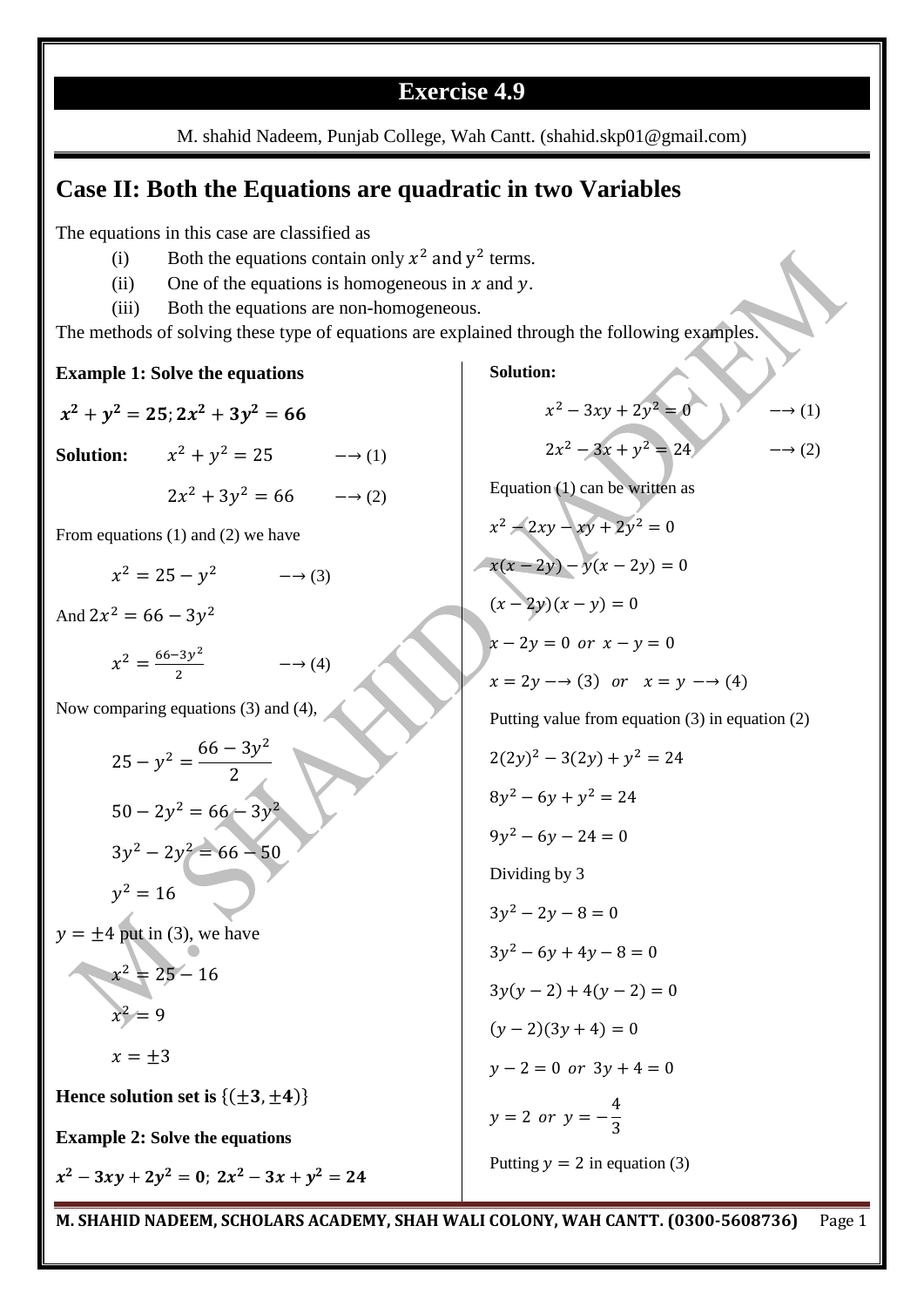x = 2(2)  
\nx = 4  
\nPutting y = 
$$
-\frac{4}{3}
$$
 in equation (3)  
\nx = 2 $\left(-\frac{4}{3}\right)$   
\nx =  $-\frac{8}{3}$   
\nNow putting value from equation (4) in equation (2)  
\n $2y^2 - 3y + y^2 = 24$   
\n $3y^2 - 3y - 24 = 0$   
\nDividing by 3  
\ny<sup>2</sup> - y - 8 = 0  
\nUsing quadratic formula we have  
\n $y = \frac{1 \pm \sqrt{1-4(1)(-8)}}{2}$   
\n $y = \frac{1 \pm \sqrt{1+32}}{2}$   
\n $y = \frac{1 \pm \sqrt{33}}{2}$   
\n $y = \frac{1 \pm \sqrt{33}}{2}$   
\nPutting y =  $\frac{1+\sqrt{33}}{2}$  in equation (4)  
\nx =  $\frac{1-\sqrt{33}}{2}$   
\nPutting y =  $\frac{1-\sqrt{33}}{2}$  in equation (4)  
\nx =  $\frac{1-\sqrt{33}}{2}$   
\nHence solution set is  
\n $\left(-\frac{8}{3}, -\frac{4}{3}\right), (\frac{1+\sqrt{33}}{2}, \frac{1+\sqrt{33}}{2}), (\frac{1-\sqrt{33}}{2}, \frac{1-\sqrt{33}}{2})\right\}$   
\nExample 3: Solve the equations  
\nx<sup>2</sup> - y<sup>2</sup> = 5; 4x<sup>2</sup> - 3xy = 18  
\nSolution:  $x^2 - y^2 = 5$   $\longrightarrow$  (1)  
\n $4x^2 - 3xy = 18$   $\longrightarrow$  (2)  
\n $\frac{9y}{4}$ 

ultiplying equation  $(1)$  by 18 and  $(2)$  by 5 then btracting

$$
18x^{2} - 18y^{2} = 90
$$
  
\n
$$
20x^{2} - 15xy = 90
$$
  
\n
$$
-2x^{2} - 18y^{2} + 15xy = 0
$$
  
\n
$$
2x^{2} - 15xy + 18y^{2} = 0
$$
  
\n
$$
2x^{2} - 12xy - 3xy + 18y^{2} = 0
$$
  
\n
$$
2x(x - 6y) - 3y(x - 6y) = 0
$$
  
\n
$$
(x - 6y)(2x - 3y) = 0
$$
  
\n
$$
x - 6y = 0 \text{ or } 2x - 3y = 0
$$
  
\n
$$
x = 6y \rightarrow (3) \text{ or } x = \frac{3y}{2} \rightarrow (4)
$$
  
\nPutting value from equation (3) in equation (1)  
\n
$$
(6y)^{2} - y^{2} = 5
$$
  
\n
$$
36y^{2} - y^{2} = 5
$$
  
\n
$$
36y^{2} = y^{2} = 5
$$
  
\n
$$
y^{2} = \frac{5}{35}
$$
  
\n
$$
y^{2} = \frac{1}{7}
$$
  
\n
$$
y = \pm \frac{1}{\sqrt{7}}
$$
  
\nPutting  $y = \frac{1}{\sqrt{7}}$  in (3)  
\n
$$
x = \frac{6}{\sqrt{7}}
$$
  
\nPut  $y = -\frac{1}{\sqrt{7}}$  in (3)  
\n
$$
x = -\frac{6}{\sqrt{7}}
$$
  
\nNow putting value from equation (4) in equation (1)  
\n
$$
(\frac{3y}{2})^{2} - y^{2} = 5
$$
  
\n
$$
9x^{2}
$$

**M. SHAHID NADEEM, SCHOLARS ACADEMY, SHAH WALI COLONY, WAH CANTT. (0300-5608736)** Page 2

 $-y^2$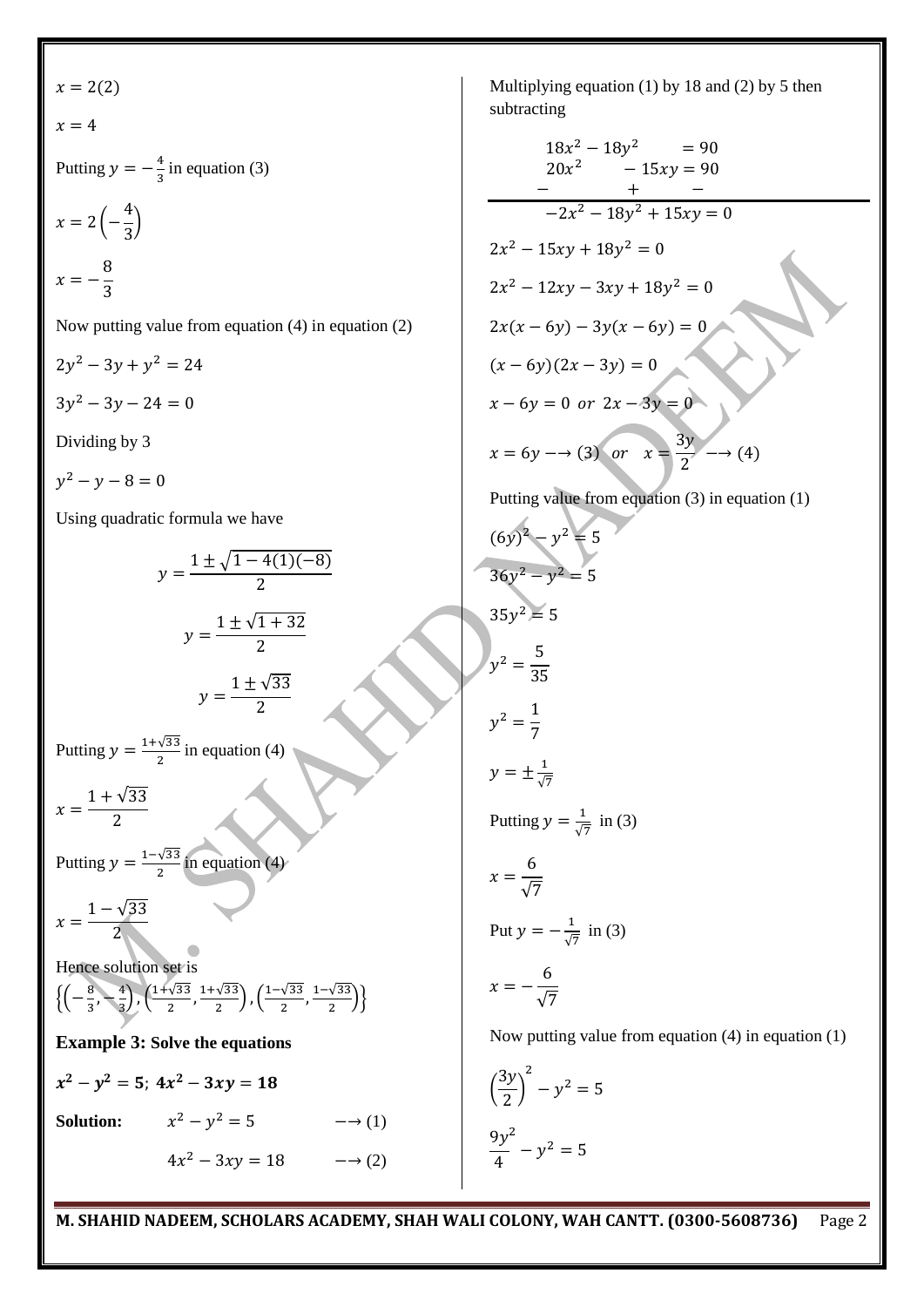Multiplying by 4  $9y^2 - 4y^2$  $5y^2$  $y^2$  $y = \pm 2$ Putting  $y = 2$  in (4)  $\mathcal{X}$  $3(2)$  $\overline{\mathbf{c}}$  $x=3$ Putting  $y = -2$  in equation (4)  $(2(2)$ 

$$
x=\frac{3(-2)}{2}
$$

Hence solution set is

$$
\left\{ \left( \frac{6}{\sqrt{7}}, \frac{1}{\sqrt{7}} \right), \left( -\frac{6}{\sqrt{7}}, -\frac{1}{\sqrt{7}} \right), (3, 2), (-3, -2) \right\}
$$

**Exercise**

## **Solve the following system of equations.**

$$
Q\#1: \quad 2x^2 = 6 + 3y^2; \; 3x^2 - 5y^2 = 7.
$$

**Solution:**

$$
2x2 = 6 + 3y2 \longrightarrow (1)
$$
  

$$
3x2 - 5y2 = 7 \longrightarrow (2)
$$

From (1) and (2) we can write:

$$
x^{2} = \frac{6+3y^{2}}{2}
$$

$$
x^{2} = \frac{7+5y^{2}}{3}
$$

$$
x^{2} = \frac{7+5y^{2}}{3}
$$
 
$$
x^{2} = \frac{7+5y^{2}}{3}
$$

Comparing equations (3) and (4), we get

$$
\frac{7+5y^2}{3} = \frac{6+3y^2}{2}
$$
  
14 + 10y<sup>2</sup> = 18 + 9y<sup>2</sup>  
10y<sup>2</sup> - 9y<sup>2</sup> = 18 - 14

$$
y^{2} = 4
$$
  
\n
$$
y = \pm 2
$$
  
\nPutting value in (3);  $x^{2} = \frac{6+12}{2}$   
\n
$$
x^{2} = 9
$$
  
\n
$$
x = \pm 3
$$
  
\nHence solution set is {( $\pm 3, \pm 2$ )}  
\nQ#2:  $8x^{2} = y^{2}$ ;  $x^{2} + 2y^{2} = 19$ .  
\nSolution:  
\n
$$
8x^{2} = y^{2}
$$
  
\n
$$
x^{2} + 2y^{2} = 19
$$
  
\nFrom (1) and (2) we can write:  
\n
$$
x^{2} = \frac{y^{2}}{8}
$$
  
\n
$$
x^{2} = 19 - 2y^{2}
$$
  
\n
$$
x^{2} = 19 - 2y^{2}
$$
  
\n
$$
x^{2} = 19 - 2y^{2}
$$
  
\n
$$
x^{2} = 19 - 2y^{2}
$$
  
\n
$$
x^{2} = 19 - 2y^{2}
$$
  
\n
$$
x^{2} = 19 - 2y^{2}
$$
  
\n
$$
x^{2} = 19 - 2y^{2}
$$
  
\n
$$
x^{2} = 19 - 2y^{2}
$$

Comparing equations 
$$
(3)
$$
 and  $(4)$ , we get

$$
\frac{y^2}{8} = 19 - 2y^2
$$
  
\n
$$
y^2 = 152 - 16y^2
$$
  
\n
$$
16y^2 + y^2 = 152
$$
  
\n
$$
17y^2 = 152
$$
  
\n
$$
y^2 = \frac{152}{17}
$$
  
\n
$$
y = \pm \sqrt{\frac{152}{17}}
$$
  
\n
$$
y = \pm 2 \sqrt{\frac{38}{17}}
$$
  
\nPutting value in (3);  $x^2 = \frac{\frac{152}{17}}{8}$   
\n
$$
x^2 = \frac{19}{17}
$$
  
\n
$$
x = \pm \sqrt{\frac{19}{17}}
$$
  
\nHence solution set is  $\{(\pm \sqrt{\frac{19}{17}}, \pm 2\sqrt{\frac{38}{17}})\}$   
\nQ#3:  $2x^2 - 8 = 5y^2$ ;  $x^2 - 13 = -2y^2$ .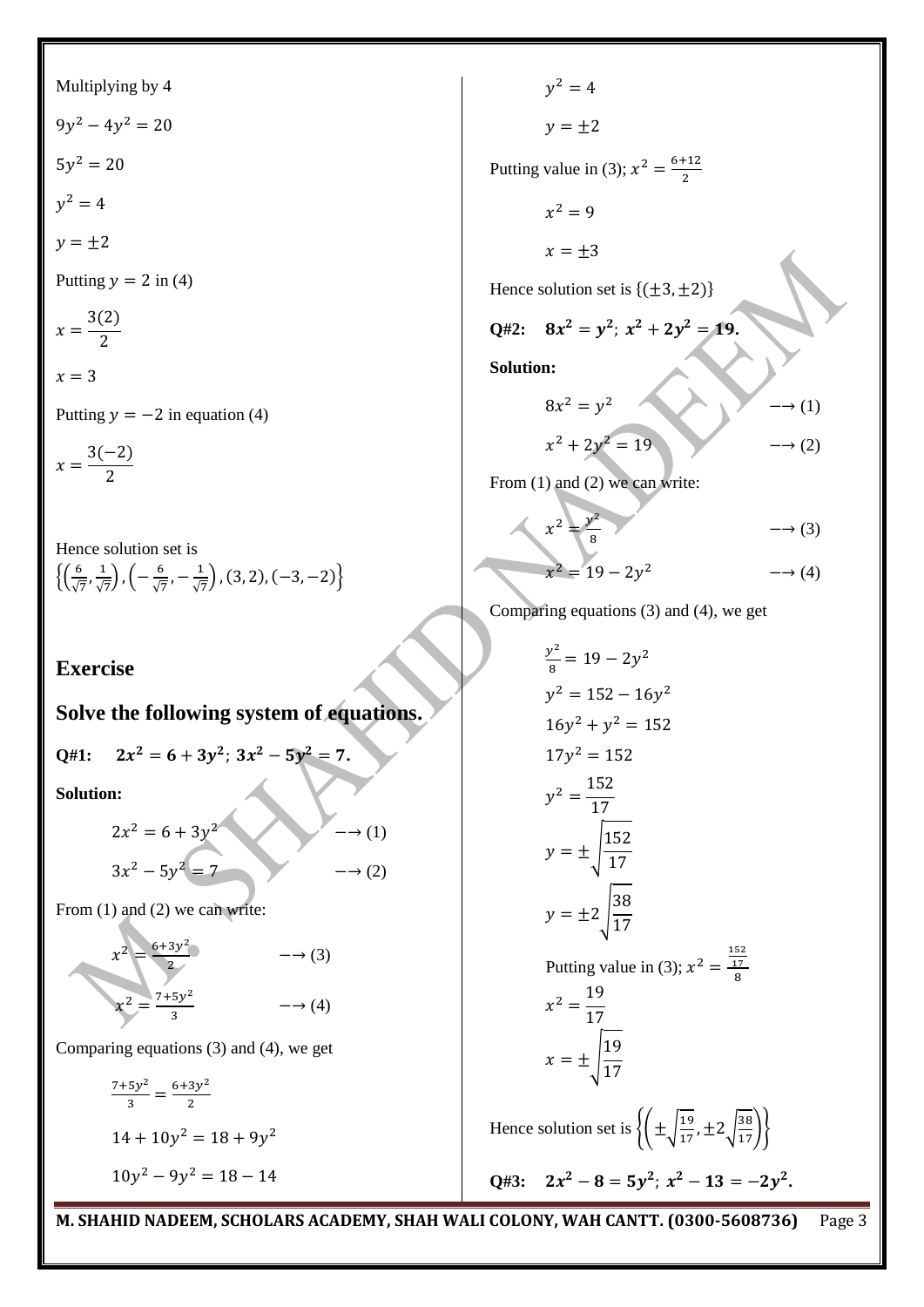**Solution:**

$$
2x2 - 8 = 5y2 \t\t -\to (1)
$$
  

$$
x2 - 13 = -2y2 \t\t -\to (2)
$$

From (1) and (2) we can write:

| $x^2 = \frac{8+5y^2}{4}$ | $\rightarrow$ (3) |
|--------------------------|-------------------|
| $x^2 = 13 - y^2$         | $\rightarrow$ (4) |

Comparing equations (3) and (4), we get

$$
\frac{8+5y^2}{2} = 13 - 2y^2
$$
  
\n
$$
8 + 5y^2 = 26 - 4y^2
$$
  
\n
$$
5y^2 + 4y^2 = 26 - 8
$$
  
\n
$$
9y^2 = 18
$$
  
\n
$$
y^2 = 2
$$
  
\n
$$
y = \pm\sqrt{2}
$$

Putting value in (4);  $x^2$ 

$$
x^2 = 9
$$

$$
x = \pm 3
$$

Hence solution set is  $\{(\pm 3, \pm \sqrt{2})\}$ 

Q#4: 
$$
x^2 - 5xy + 6y^2 = 0
$$
;  $x^2 + y^2 = 45$ .

**Solution:**

$$
x2 - 5xy + 6y2 = 0 \longrightarrow (1)
$$
  

$$
x2 + y2 = 45 \longrightarrow (2)
$$

From (1)

$$
x^{2}-2xy-3xy+6y^{2} = 0
$$
  
\n
$$
x(x-2y)-3y(x-2y) = 0
$$
  
\n
$$
(x-2y)(x-3y) = 0
$$
  
\n
$$
x-2y = 0 \text{ or } x-3y = 0
$$
  
\n
$$
x = 2y \rightarrow (3) \text{ or } x = 3y \rightarrow (4)
$$

Putting value from (3) in (2), we get

$$
(2y)^2 + y^2 = 45
$$

 $4y^2 + y^2$  $5y^2$  $y^2$  $y = \pm 3$  put in (3)  $x = 2(\pm 3) = \pm 6$ Putting value from (4) in (2), we get  $(3y)^2 + y^2$  $9y^2 + y^2$  $10y^2$  $y^2 = \frac{4}{4}$  $\mathbf{1}$  $y^2 = \frac{9}{2}$  $\overline{2}$  $y = \pm \frac{3}{4}$  $\sqrt{2}$ Putting  $y = \frac{3}{4}$  $\frac{5}{\sqrt{2}}$  in (4)  $x=3$ 3  $\sqrt{2}$  $.$ )  $=$ 9  $\sqrt{2}$ Putting  $y = -\frac{3}{4}$  $\frac{5}{\sqrt{2}}$  in (4)  $x=3$  ( 3  $\sqrt{2}$  $.$ )  $=$ 9  $\sqrt{2}$ Hence solution set is  $\{\pm 6, \pm 3), (\frac{9}{4} \}$  $\frac{9}{\sqrt{2}}$ ,  $\frac{3}{\sqrt{2}}$  $\left(\frac{3}{\sqrt{2}}\right), \left(-\frac{9}{\sqrt{2}}\right)$  $\frac{9}{\sqrt{2}}$ ,  $-\frac{3}{\sqrt{2}}$  $\frac{3}{\sqrt{2}}\big)\big\}$ Q#5:  $12x^2 - 25xy + 12y^2 = 04x^2 + 7y^2$ **Solution:**  $12x^2 - 25xy + 12y^2 = 0$   $\longrightarrow$  (1)  $4x^2 + 7y^2 = 148$   $\longrightarrow$  (2) From (1):  $12x^2 - 16xy - 9xy + 12y^2$  $4x(3x - 4y) - 3y(3x - 4y) = 0$ 

 $(3x - 4y)(4x - 3y) = 0$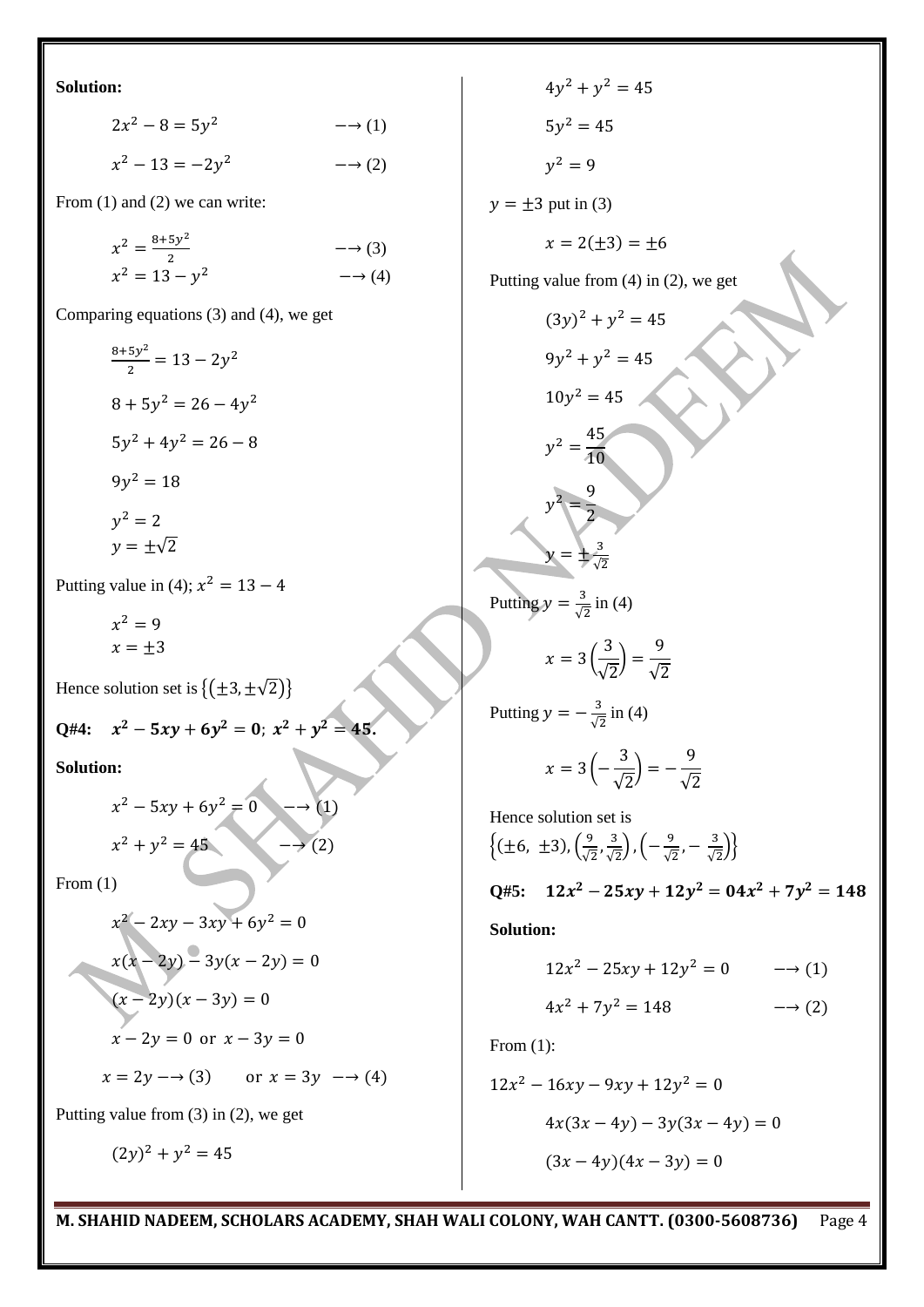$$
3x - 4y = 0 \text{ or } 4x - 3y = 0
$$
  

$$
x = \frac{4y}{3} \longrightarrow (3) \qquad \text{or } x = \frac{3y}{4} \longrightarrow (4)
$$

Putting value from (3) in (2), we get

$$
4\left(\frac{4y}{3}\right)^2 + 7y^2 = 148
$$
  
\n
$$
4\left(\frac{16y^2}{9}\right) + 7y^2 = 148
$$
  
\n
$$
\frac{64y^2 + 63y^2}{9} = 148
$$
  
\n
$$
\frac{127y^2}{9} = 148
$$
  
\n
$$
y^2 = \frac{148 \times 9}{127}
$$
  
\n
$$
y = \pm \frac{6\sqrt{37}}{\sqrt{127}}
$$
  
\n
$$
y = \pm 6\sqrt{\frac{37}{127}}
$$
  
\nPutting  $y = 6\sqrt{\frac{37}{127}}$  in (3)  
\n
$$
x = \frac{4}{3}\left(6\sqrt{\frac{37}{127}}\right) = 8\sqrt{\frac{37}{127}}
$$
  
\nPutting  $y = -6\sqrt{\frac{37}{127}}$  in (3)  
\n
$$
x = \frac{4}{3}\left(-6\sqrt{\frac{37}{127}}\right) = -8\sqrt{\frac{37}{127}}
$$
  
\nPutting value from (4) in (2), we get  
\n
$$
4\left(\frac{3y}{4}\right)^2 + 7y^2 = 148
$$
  
\n
$$
4\left(\frac{9y^2}{16}\right) + 7y^2 = 148
$$
  
\n
$$
\frac{9y^2 + 28y^2}{4} = 148
$$

 $37y^2$  $\frac{6}{4}$  =

 $y^2 = \frac{1}{x}$ 3  $y = \pm 4$ Putting  $y = 4$  in (4)  $\chi$ 3  $\frac{6}{4}(4) =$ Putting  $y = -4$  in (4)  $\chi$ 3  $\frac{6}{4}(-4) =$ Hence solution set is  $\{(3,4), (-3,-4), (8)\}$  $\left(\frac{37}{127},6\sqrt{\frac{37}{127}}\right), \left(-8\sqrt{\frac{3}{127}}\right)$  $\frac{37}{127}, -6\sqrt{\frac{37}{127}}$ Q#6:  $12x^2 - 11xy + 2y^2$ **Solution:**  $12x^2 - 11xy + 2y^2 = 0 \rightarrow (1)$  $2x^2 + 7xy = 60$  - (2) Equation (1) can be written as  $12x^2 - 8xy - 3xy + 2y^2$  $4x(3x - 2y) - y(3x - 2y) = 0$ 

$$
(3x - 2y)(4x - y) = 0
$$
  
3x - 2y = 0 or 4x - y = 0  
3x = 2y or 4x = y  

$$
x = \frac{2y}{3} \rightarrow (3) \text{ or } x = \frac{y}{4} \rightarrow (4)
$$

Putting value from (3) in (2), we have

$$
2\left(\frac{2y}{3}\right)^2 + 7\left(\frac{2y}{3}\right)y = 60
$$
  

$$
2\left(\frac{4y^2}{9}\right) + \left(\frac{14y}{3}\right)y = 60
$$
  

$$
\frac{8y^2}{9} + \frac{14y^2}{3} = 60
$$
  

$$
\frac{8y^2 + 42y^2}{9} = 60
$$
  

$$
8y^2 + 42y^2 = 540
$$
  

$$
50y^2 = 540
$$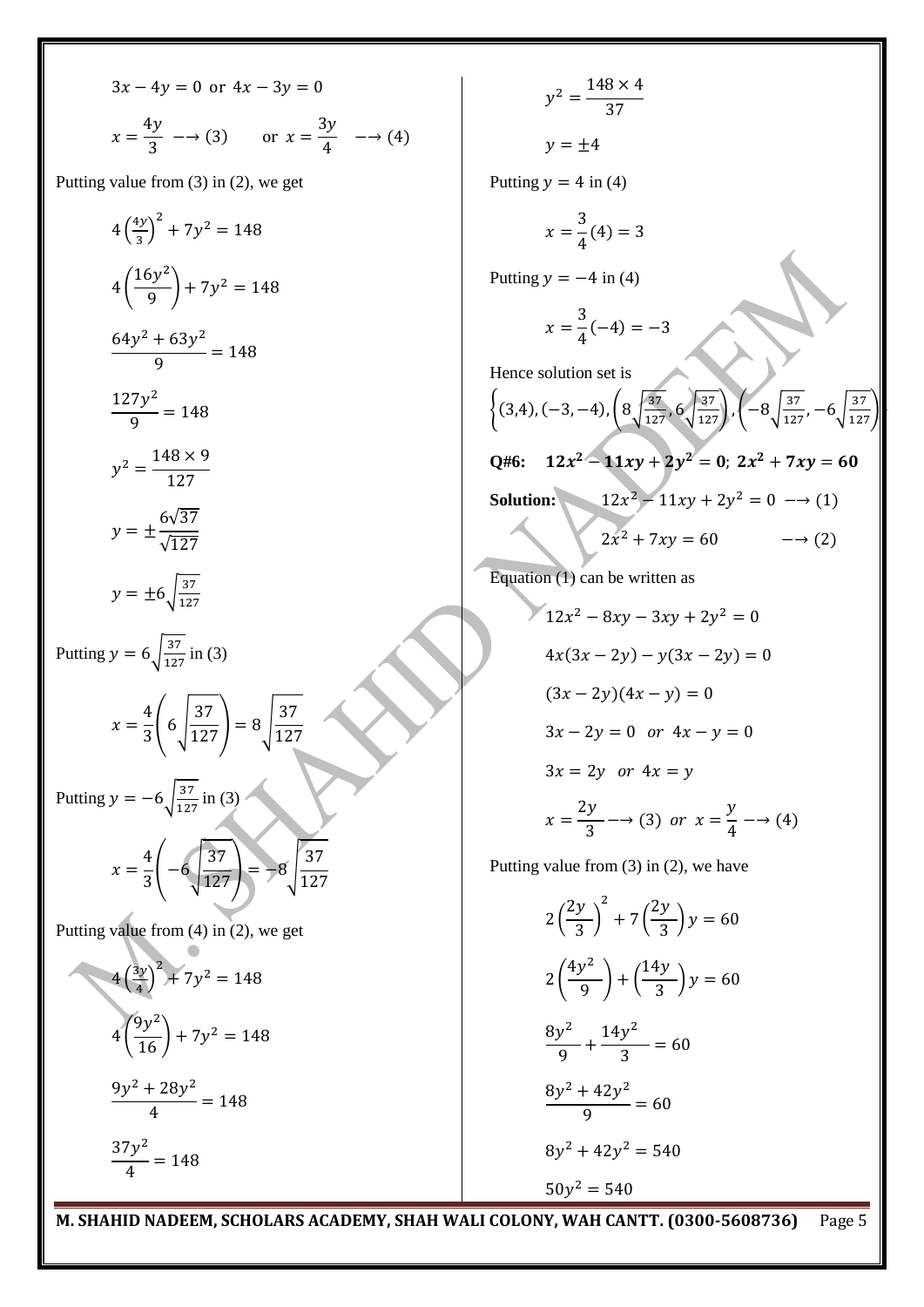$$
y^2 = \frac{54}{5}
$$
  

$$
y = \pm \sqrt{\frac{54}{5}}
$$
  

$$
y = \pm \frac{\sqrt{54}}{\sqrt{5}}
$$
  

$$
y = \pm \frac{3\sqrt{6}\sqrt{5}}{\sqrt{5}\sqrt{5}}
$$
  

$$
y = \pm \frac{3\sqrt{30}}{\sqrt{5}\sqrt{5}}
$$
  

$$
y = \pm \frac{2\sqrt{30}}{\sqrt{5}\sqrt{5}}
$$
  

$$
x = \pm \frac{2\sqrt{30}}{5}
$$
  
Putting value from (4) in (2)  

$$
2(\frac{y}{4})^2 + 7(\frac{y}{4})y = 60
$$
  

$$
2(\frac{y^2}{4}) + (\frac{7y}{4})y = 60
$$
  

$$
y^2 - 7y^2 = -60
$$

2

 $\boldsymbol{\chi}$ 

 $\sqrt{1}$ 3

$$
rac{7y^{2}}{4} + \frac{7y^{2}}{4} = 60
$$
  
+ 
$$
rac{7y^{2}}{4} = 60
$$
  

$$
2y^{2} + 7y^{2} = 240
$$
  

$$
9y^{2} = 240
$$
  

$$
y^{2} = \frac{240}{9}
$$
  

$$
y = \pm \frac{\sqrt{240}}{9}
$$
  

$$
y = \pm \frac{4\sqrt{15}}{3} \text{ put in (4)}
$$
  

$$
x = \frac{\pm \frac{4\sqrt{15}}{3}}{4}
$$

Hence solution set is  
\n
$$
\{(\pm \frac{\sqrt{15}}{3}, \pm \frac{4\sqrt{15}}{3}), (\pm \frac{2\sqrt{30}}{5}, \pm \frac{3\sqrt{30}}{5})\}
$$
\nQ#7:  $x^2 - y^2 = 16$ ;  $xy = 15$   
\nSolution:  
\n $x^2 - y^2 = 16$   $\longrightarrow$  (1)  
\n $xy = 15$   $\longrightarrow$  (2)  
\nMultiplying equation (1) by 15 and equation (2) by 16  
\nand then subtracting  
\n $15x^2 - 15y^2 = 240$   
\n $16xy = 240$   
\n $15x^2 - 15y^2 - 16xy = 0$   
\n $15x^2 - 15y^2 - 16xy = 0$   
\n $15x^2 - 25xy + 9xy - 15y^2 = 0$   
\n $15x^2 - 25xy + 9xy - 15y^2 = 0$   
\n $5x(3x - 5y) + 3y(3x - 5y) = 0$   
\n $(3x - 5y)(5x + 3y) = 0$   
\n $3x - 5y = 0$  or  $5x + 3y = 0$   
\n $3x = 5y$  or  $5x = -3y$   
\n $x = \frac{5}{3}y \longrightarrow (3)$  or  $x = -\frac{3}{5}y \longrightarrow (4)$   
\nPutting value from equation (3) in equation (2), we have  
\n $\begin{pmatrix} 5 \end{pmatrix}$ 

(  $\frac{3}{3}y$ ) y

On multiplying by 3

$$
5y2 = 45
$$

$$
y2 = 9
$$

$$
y = \pm 3
$$

Putting  $y = \pm 3$  in equation (3)

 $\mathcal{X}$ 5  $\frac{5}{3}(\pm 3)$  $x = \pm 5$ 

Now putting value from equation (4) in equation (2)

 $\overline{(-)}$ 3  $\frac{1}{5}y$ ) y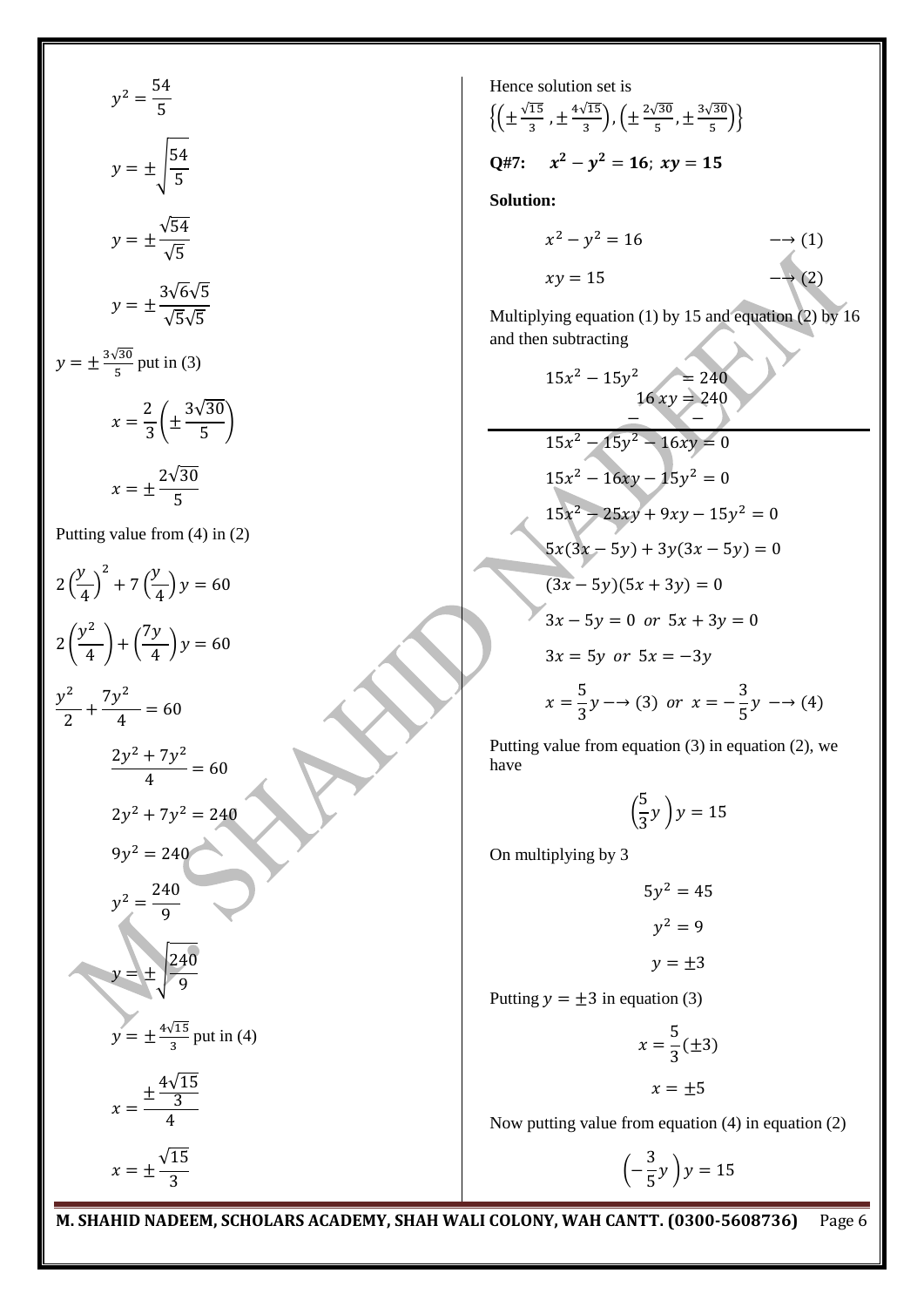On multiplying by 5

$$
-3y2 = 75
$$

$$
y2 = -\frac{75}{3}
$$

$$
y2 = -25
$$

$$
y = \pm 5i
$$

Putting  $y = \pm 5i$  in equation (4)

$$
x = -\frac{3}{5} (\pm 5i)
$$

$$
x = \pm 3i
$$

Hence solution set is  $\{(\pm 5, \pm 3), (\pm 3i, \pm 5i) \}$ 

Q#8:  $x^2 + xy = 9$ ;  $x^2 - y^2$ 

**Solution:**  $x^2 + xy = 9$   $\longrightarrow (1)$ 

 $x^2 - y^2 = 2$   $\longrightarrow$  (2)

Multiplying equation (1) by 2 and equation (2) by 9 and then subtracting

$$
2x^{2} + 2xy = 18
$$
  
\n
$$
9x^{2} - 9y^{2} = 18
$$
  
\n
$$
- x + 1
$$
  
\n
$$
-7x^{2} + 2xy + 9y^{2} = 0
$$
  
\n
$$
-(7x^{2} - 2xy - 9y^{2}) = 0
$$
  
\n
$$
7x^{2} - 2xy - 9y^{2} = 0
$$
  
\n
$$
7x^{2} - 9xy + 7xy - 9y^{2} = 0
$$
  
\n
$$
x(7x - 9y) + y(7x - 9y) = 0
$$
  
\n
$$
(7x - 9y)(x + y) = 0
$$
  
\n
$$
7x - 9y = 0 \text{ or } x + y = 0
$$
  
\n
$$
7x = 9y \text{ or } x = -y
$$
  
\n
$$
x = \frac{9}{7}y \rightarrow (3) \text{ or } x = -y \rightarrow (4)
$$

Putting value from equation (3) in equation (2), we have

$$
\left(\frac{9}{7}y\right)^2 - y^2 = 2
$$

$$
\frac{81}{49}y^2 - y^2 = 2
$$

On multiplying by 49

$$
81y^{2} - 49y^{2} = 98
$$
  
\n
$$
32y^{2} = 98
$$
  
\n
$$
y^{2} = \frac{98}{32}
$$
  
\n
$$
y^{2} = \frac{49}{16}
$$
  
\n
$$
y = \pm \frac{7}{4}
$$
  
\nPutting  $y = \pm \frac{7}{4}$  in equation (3)  
\n
$$
x = \frac{9}{7} \left(\pm \frac{7}{4}\right)
$$
  
\n
$$
x = \pm \frac{9}{4}
$$
  
\nNow putting value from equation (4) in equation (2)  
\n
$$
(-y)^{2} - y^{2} = 2
$$
  
\n
$$
y^{2} - y^{2} = 2
$$
  
\n
$$
y = -2
$$

Which is not possible.

Hence solution set is  $\{(\pm \frac{9}{4})\}$  $\frac{9}{4}$ ,  $\pm \frac{7}{4}$  $\frac{7}{4}$ }  $Q\#9: y^2 - 7 = 2xy; 2x^2$ **Solution:**  $y^2 - 7 = 2xy$   $\longrightarrow$  (1)  $2x^2 + 3 = xy$   $\longrightarrow$  (2)

 $0 = 2$ 

Multiplying equation (1) by 3 and equation (2) by 7 and then adding

$$
3y^{2} - 21 = 6xy
$$
  
\n
$$
21 + 14x^{2} = 7xy
$$
  
\n
$$
3y^{2} + 14x^{2} = 13xy
$$
  
\n
$$
14x^{2} - 13xy + 3y^{2} = 0
$$
  
\n
$$
14x^{2} - 7xy - 6xy + 3y^{2} = 0
$$
  
\n
$$
7x(2x - y) - 3y(2x - y) = 0
$$
  
\n
$$
(2x - y)(7x - 3y) = 0
$$
  
\n
$$
2x - y = 0 \text{ or } 7x - 3y = 0
$$
  
\n
$$
2x = y \text{ or } 7x = 3y
$$